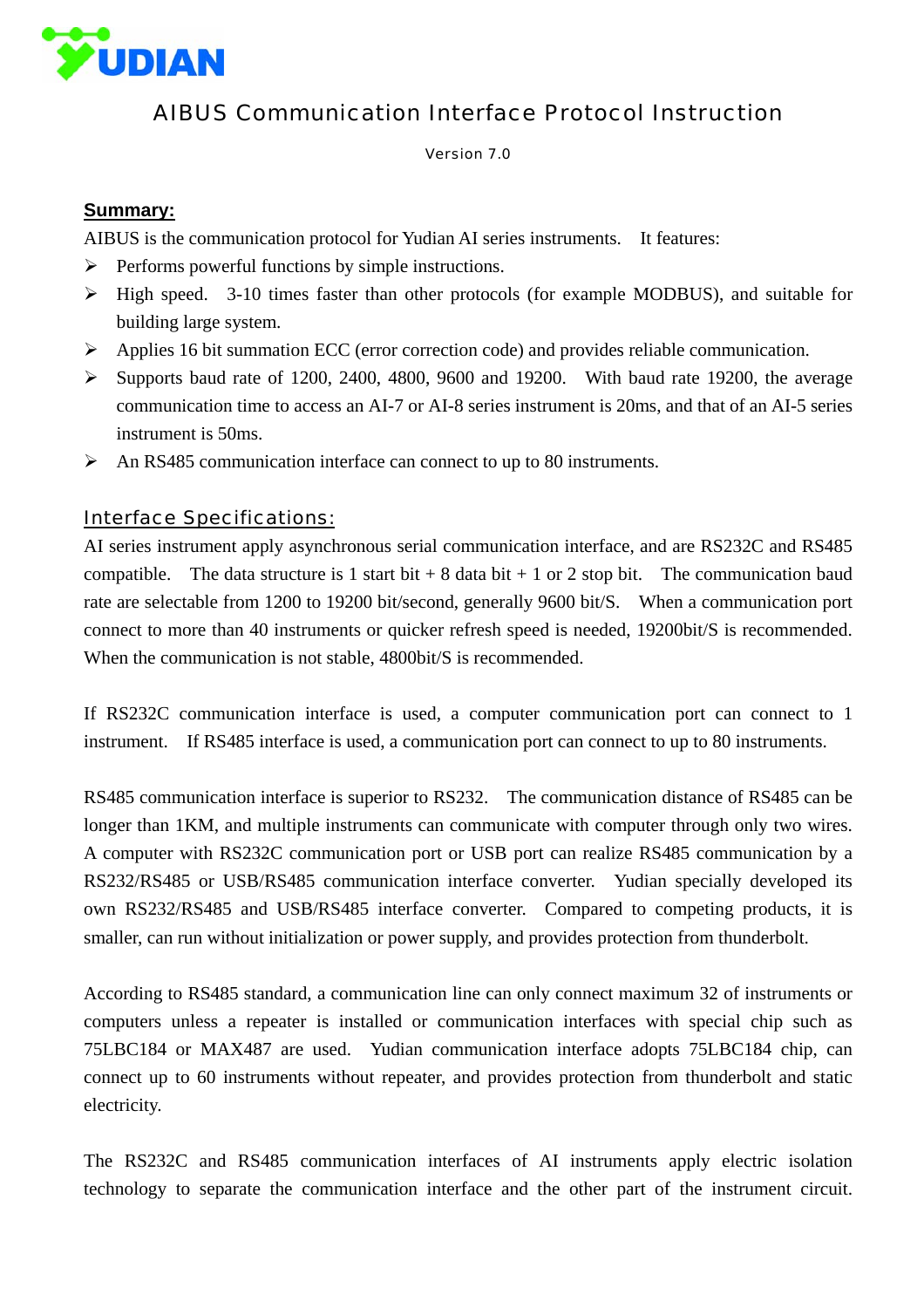

When an instrument can work, it won't affect other instruments. If there is any problem with communication or with the computer, the instrument can still work well, and can be operated by its front panel. The 16 bit ECC can guarantee the reliability of the data. In case of communication malfunction, for example, when there are instruments with same address or there are products from other company, due to the 16 bit ECC, the instruments and computers can still independently work well without data confusion. Therefore, the distributed control system composed by AI instruments has high reliability.

The control computer can be common PC which has rich software resource and is developing very fast. The AI application software for control computer can work in WINDOWS operating system. It is powerful and has friendly user interface. The Yudain AIDCS is cheaper than traditional DCS, but its performance and reliability are better.

### Communication Instruction:

Instructions and data of AI instruments are in hexadecimal structure. After optimization, the instructions are condensed to two: one is reading, another is writing. This is very simple but can full control the instrument.

The reading/writing instructions are as below:

**READ** : address code + 52H (82) + code of the parameter to be read +  $0 + 0 +$  ECC.

**WRITE**: address code + 43H(67) + code of the parameter to be written + LSB of the value to be written  $+$  MSB of the value to be written  $+$  ECC.

### **1. Address code**:

Every instrument in the same communication line should have a unique address which is from 0 to 80. So one communication line can connect to up to 81 AI instruments. The instrument address is defined by parameter "Addr".

The instrument address code is a two byte integer with every byte from 128 to 208 (80H to D0H hexadecimal), and the two byte are all equal to instrument adress+80H. For example, if the instrument address is 10 (0AH, 0AH+80H=8AH), then the address code is 8A8AH.

For multi-channel instruments, every active channel take one unique address. For example, an AI-7048 has 4 channels of controls, and takes 4 addresses. If Addr=5, then 5,6,7,8 are the communication address for its 4 channels.

### **2. Parameter code**:

a parameter of AI instrument is represented by a parameter code which is one byte in hexadecimal format. The parameter code was summarized as below.

| Address | Controller           | Multi-channel | <b>Flow Totalizer</b> Frequency | Controller V7.5                        |
|---------|----------------------|---------------|---------------------------------|----------------------------------------|
|         | AI-708/808/708P/808P | Indictor      | AI-708H/Y                       | controller $\pi$ O(AI-501/701/519/7048 |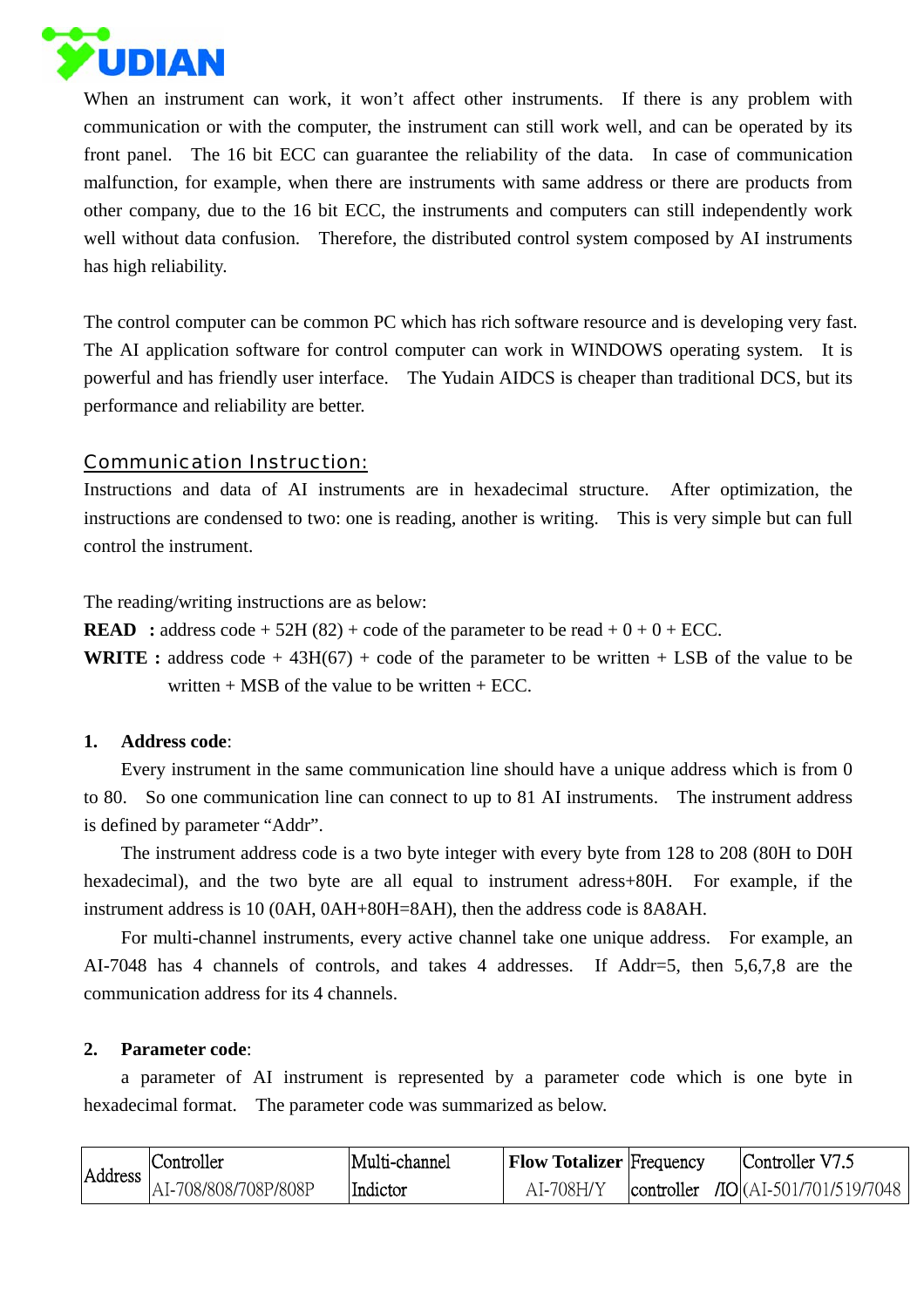

|     | $(V7.0 \sim V7.1)$                                | AI-702/704/706M<br>(V7.6)              |                                          | module<br>$AI-301M$                              |                                         |
|-----|---------------------------------------------------|----------------------------------------|------------------------------------------|--------------------------------------------------|-----------------------------------------|
| 00H | SV (setpoint)<br>or SteP (program segment)        |                                        | <b>SV</b><br>(batch<br>control setpoint) | SV (Frequency SP1 or SP2<br>control<br>setpoint) | or SteP (program type)                  |
| 01H | <b>HIAL</b><br>(High limit alarm)                 | HIA(X)                                 | <b>FHIA</b>                              | <b>HIAL</b>                                      | HIAL*<br>(High limit alarm)             |
| 02H | LoAL<br>(Low limit alarm)                         | LoA(X)                                 | FLoA                                     | LoAL                                             | LOAL*<br>(Low limit alarm)              |
| 03H | dHAL (Deviation<br>High<br>limit alarm)           |                                        | <b>SPE</b>                               | dHAL                                             | HdAL (deviation high<br>limit alarm)    |
| 04H | dLAL (Deviation low limit<br>alarm)               |                                        | Act                                      | d <sub>LAL</sub>                                 | LdAL (deviation low<br>limit alarm)     |
| 05H | dF (Dead band)                                    | dF(X)                                  | Esn                                      | dF                                               | AHYS <sup>*</sup> (hysteresis)          |
| 06H | Ctrl<br>(Control mode)                            |                                        | FSc                                      | Ctrl                                             | At *<br>(auto-tuning switch)            |
| 07H | M <sub>5</sub><br>(Hold parameter)                |                                        | PdIH                                     | M <sub>5</sub>                                   | P<br>(proportional band)                |
| 08H | P (Rating parameter)                              |                                        | CSc                                      | $\mathbf P$                                      | I (integral time)                       |
| 09H | t (Lag parameter)                                 |                                        | CdIH                                     |                                                  | d (derivative time)                     |
| 0AH | CtI (Control period)                              |                                        | Cut                                      | CtI                                              | CtI                                     |
| 0BH | Sn (Input specification)                          | Sn(X)                                  | FdIH                                     | Frd<br>(Frequency<br>range)                      | InP<br><i>(input)</i><br>specification) |
| OCH | (Decimal<br>dIP<br>point<br>position)             | dIP(X)                                 | FdIP                                     | dIP                                              | (Decimal)<br>point<br>dPt<br>position)  |
| 0DH | dIL (Input low limit)                             | Dil(X)                                 | PA                                       | dIL                                              | SCL (Input low Limt)                    |
| 0EH | dIH (Input high limit)                            | dH(X)                                  | Po                                       | dIH                                              | SCH (Input high limt)                   |
| 0FH | ALP<br>(Alarm<br>output<br>allocation)            | ALP(X)                                 | Co                                       | ALP                                              | AOP (Alarm output<br>allocation)        |
| 10H | Sc (Input offset)                                 | Sc(X)                                  | Frd                                      | Switch status                                    | SCb (Input offset)                      |
| 11H | OP1 (Output mode)                                 | oPn (retransmission<br>output channel) | СF                                       | oP1                                              | OPt (output mode)                       |
| 12H | OPL (mV output low limit)                         | IoL (retransmission<br>Low limit)      | Bc                                       | OPL                                              | OPL                                     |
| 13H | OPH (mV output high IoH (retransmission<br>limit) | high limt)                             | IoL                                      | OPH                                              | OPH                                     |
| 14H | CF (function selection)                           | AF<br>(function<br>selection)          | FoH                                      | CF                                               | AF<br>(Advanced<br>function selection)  |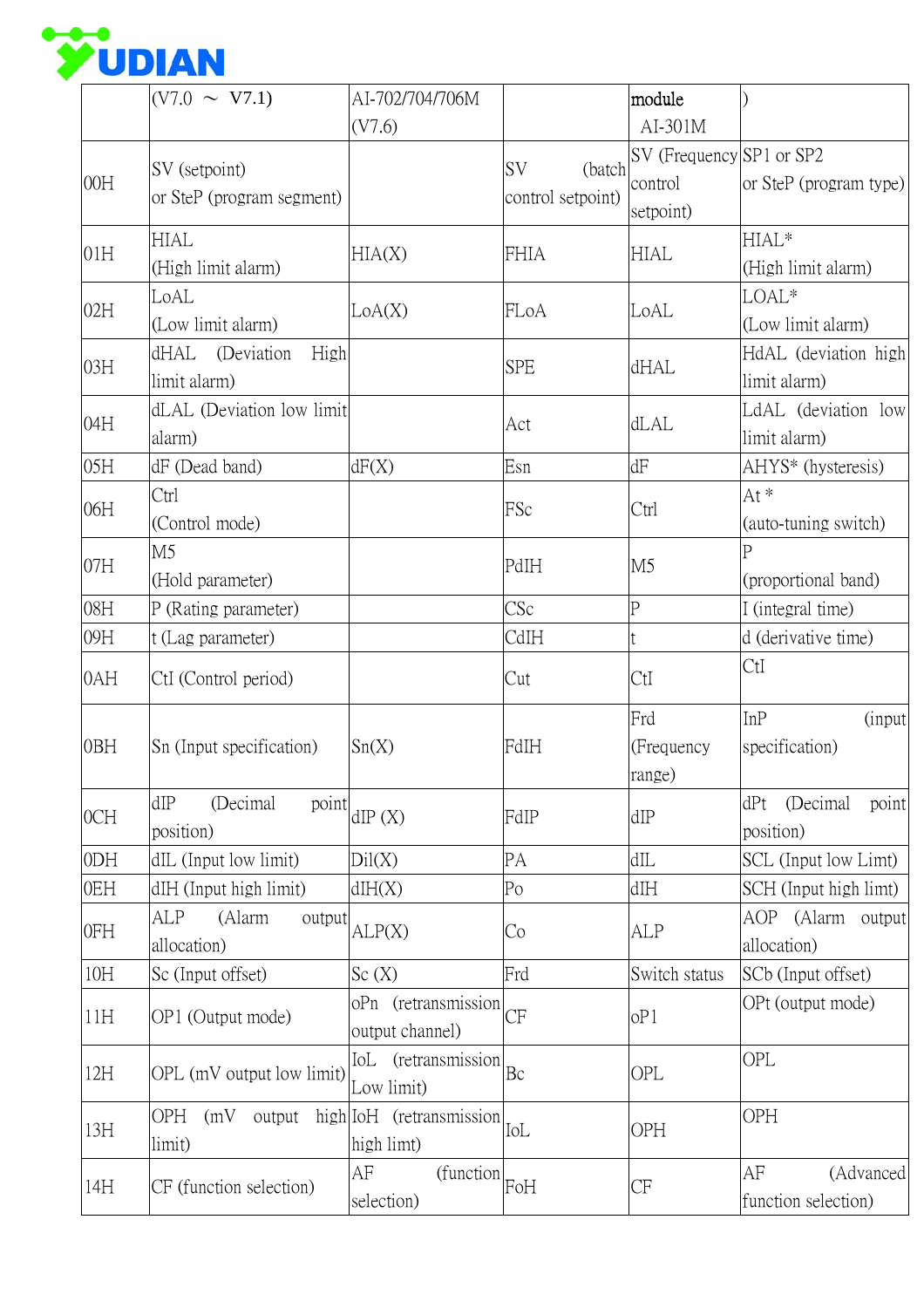

| 15H | Instrument model identifier<br>program status code Model identifier<br><sub>or</sub><br>(program type) |                               | Model identifier               | Model<br>identifier | Model identifier                            |
|-----|--------------------------------------------------------------------------------------------------------|-------------------------------|--------------------------------|---------------------|---------------------------------------------|
| 16H | (communication<br>addr<br>address)                                                                     | addr                          | addr                           | addr                | Addr                                        |
| 17H | dL (input filter)                                                                                      | dL                            | Ioh                            | dL                  | FILt (input filter)                         |
| 18H | run (Run paramenter)                                                                                   | (NO/NC<br>no/nc<br>selection) | DI                             | Run                 | (auto/manual<br>A-M<br>selection)           |
| 19H | Loc (Parameter Lock)                                                                                   | Loc                           | Loc                            | Loc                 | Loc                                         |
| 1AH | MV (manual output value)<br>Or C01 (for program type)                                                  | Spare                         | Spare                          | MV                  | MV                                          |
| 1BH | t01                                                                                                    | spare                         | <b>FDF</b>                     |                     | (NO/NC<br>nonc<br>selection)                |
| 1CH | CO <sub>2</sub>                                                                                        |                               | CHIA                           |                     | unit<br>(measurement<br>unit)               |
| 1DH | t02                                                                                                    |                               | <b>CLOA</b>                    |                     | CtrL (control mode)                         |
| 1EH | CO <sub>3</sub>                                                                                        |                               | <b>PHIA</b>                    |                     | (direct/reverse<br>Act<br>action)           |
| 1FH | t03                                                                                                    |                               | <b>PLOA</b>                    |                     | <b>CHYS</b><br>(control<br>hysteresis)      |
| 20H | CO4                                                                                                    |                               | <b>ALP</b>                     |                     | Fru (unit and power<br>frequency selection) |
| 21H | t04                                                                                                    |                               | <b>FSB</b>                     |                     | Aut (auxiliary output<br>type)              |
| 22H | CO <sub>5</sub>                                                                                        |                               | <b>CDIP</b>                    |                     | OPrt (soft-start)                           |
| 23H | t05                                                                                                    |                               | <b>PDIP</b>                    |                     | OHEF (work range of<br>OPH)                 |
| 24H | C <sub>06</sub>                                                                                        |                               | PSc                            |                     | SPr<br>slope<br>(start)<br>control)         |
| 25H | t06                                                                                                    |                               | <b>CLN</b>                     |                     | SPL (low limit of<br>setpoint)              |
| 26H | CO7                                                                                                    |                               | <b>FLJH</b>                    |                     | SPH (upper limit of<br>setpoint)            |
| 27H | t07                                                                                                    |                               | <b>FLJL</b>                    |                     | SP1 (setpoint 1)                            |
| 28H | CO8                                                                                                    |                               | <b>EJH</b>                     |                     | SP2 (setpoint 2)                            |
| 29H | t08                                                                                                    |                               | <b>EJL</b>                     |                     |                                             |
| 2AH | CO9                                                                                                    |                               | Batch<br>accumulation<br>clear |                     |                                             |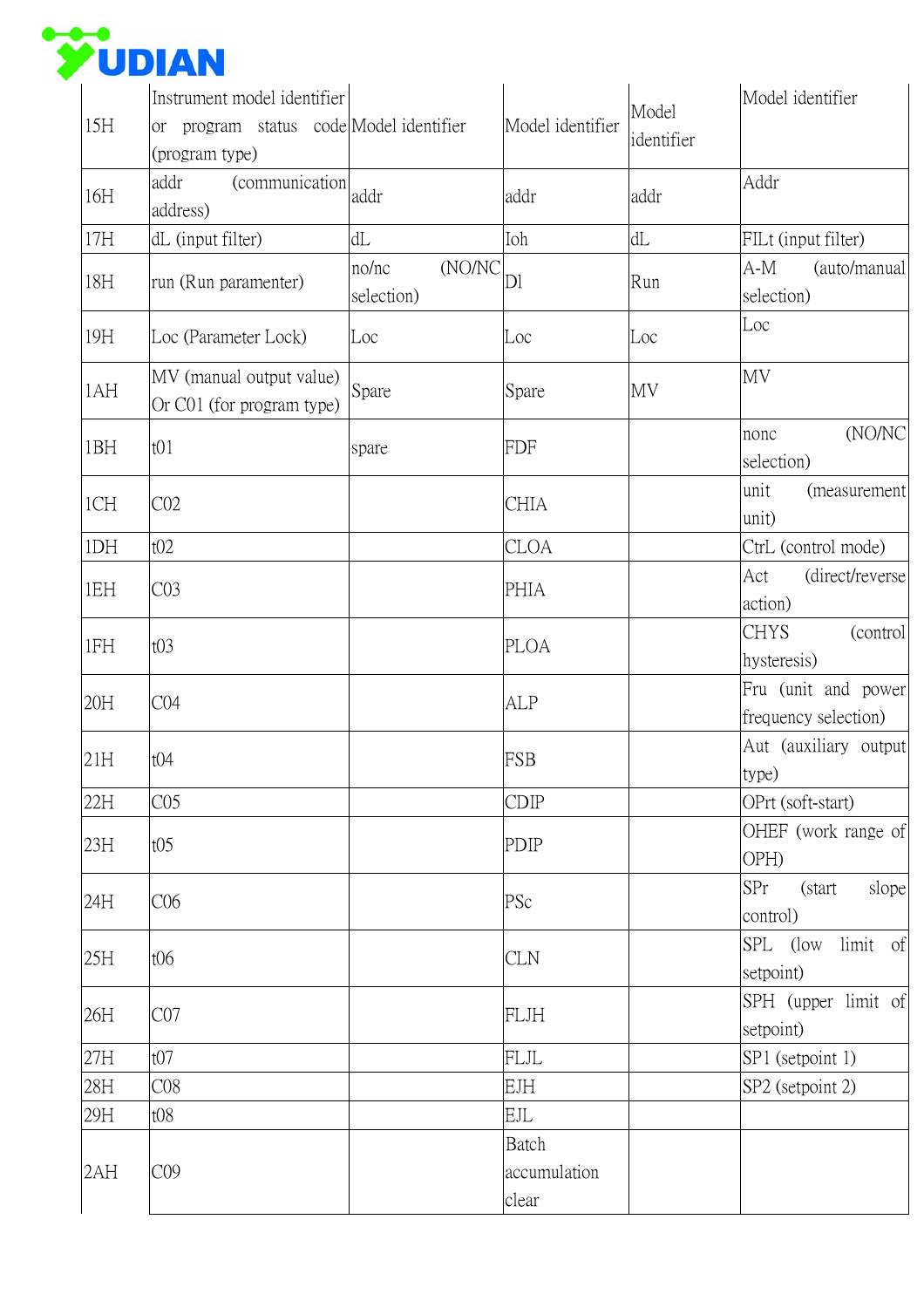

| 2BH<br>55H | $\begin{bmatrix} 109 - C31 \end{bmatrix}$ (program data) |  |  |
|------------|----------------------------------------------------------|--|--|
| 56H        | Running time (read only)                                 |  |  |
| 57H        | MV (manual output value,                                 |  |  |
|            | for program type only)                                   |  |  |

Remarks:

- 1) No return for reading any parameter code not included in the above table. AI-501 and 701 have only part of the above parameters, the operation on a parameter code that AI-501/701 doesn't possess is actually operated on parameter "SP1".
- 2) The 1AH is the manual output value in the instruments with manual control function.
- 3) 15H is the instrument model specification:

| Model                                  | Model Identifier                                         |
|----------------------------------------|----------------------------------------------------------|
| AI-518/708/808(V7.1)                   | $=$ Baud rate (4800/9600/19200)                          |
| AI-518P/708P/808P(V7.1)                | $=$ program control byte ( $\langle$ 256)                |
| $AI-501$                               | $=$ baud rate (compatible mode) or 1501 (made to order)  |
| AI-701                                 | $=$ baud rate (compatible mode) or 1701 (made to order)  |
| AI-519 $(V7.5)$                        | $=$ baud rate (compatible mode) or 1519 (made to order), |
|                                        | selectable by parameter AF                               |
| AI-702M/704M/706M                      | 768                                                      |
| AI-708H/808H (flow channel)            | 256 (common accumulation mode); 258 (batch control       |
|                                        | mode)                                                    |
| AI-808H (temperature/pressure channel) | 257                                                      |
| $AI-301M$                              | 512                                                      |
| AI-7048                                | 7048                                                     |

For AI-708P/808P series instruments, 15H is the program control digit. The MSB (Most Significant Byte) is 0, the LSB (Least Significant Byte) is as below:

 $(X)$   $(X)$   $(X)$   $(X)$   $(EV2)$   $(EV1)$   $(HOLD)$   $(STOP)$ 

The first four bits are not applicable.

HOLD and  $STOP = 0$ , program run

 $STOP = 0, HOLD = 1, program pause$ 

 $STOP = 1, HOLD = 1, program stop$ 

EV1 or EV2 indicates event output status. 1 means event output is working. 0 means event output is not working

## 4) Flow accumulation clear:

The flow accumulation parameter FLJH and FLJL of AI-708H/808H can be reset to 0, but can't be modified. The method is to write 30808 to FLJH, then the FLJH, FLJL (flow accumulation) and FJH, EJL (flow accumulation before compensation) will be reset to 0, and parameter CLn will increase 1. CLn is read-only. Writing 31808 to parameter code 2AH can clear batch accumulation value, and also reset batch control output relay.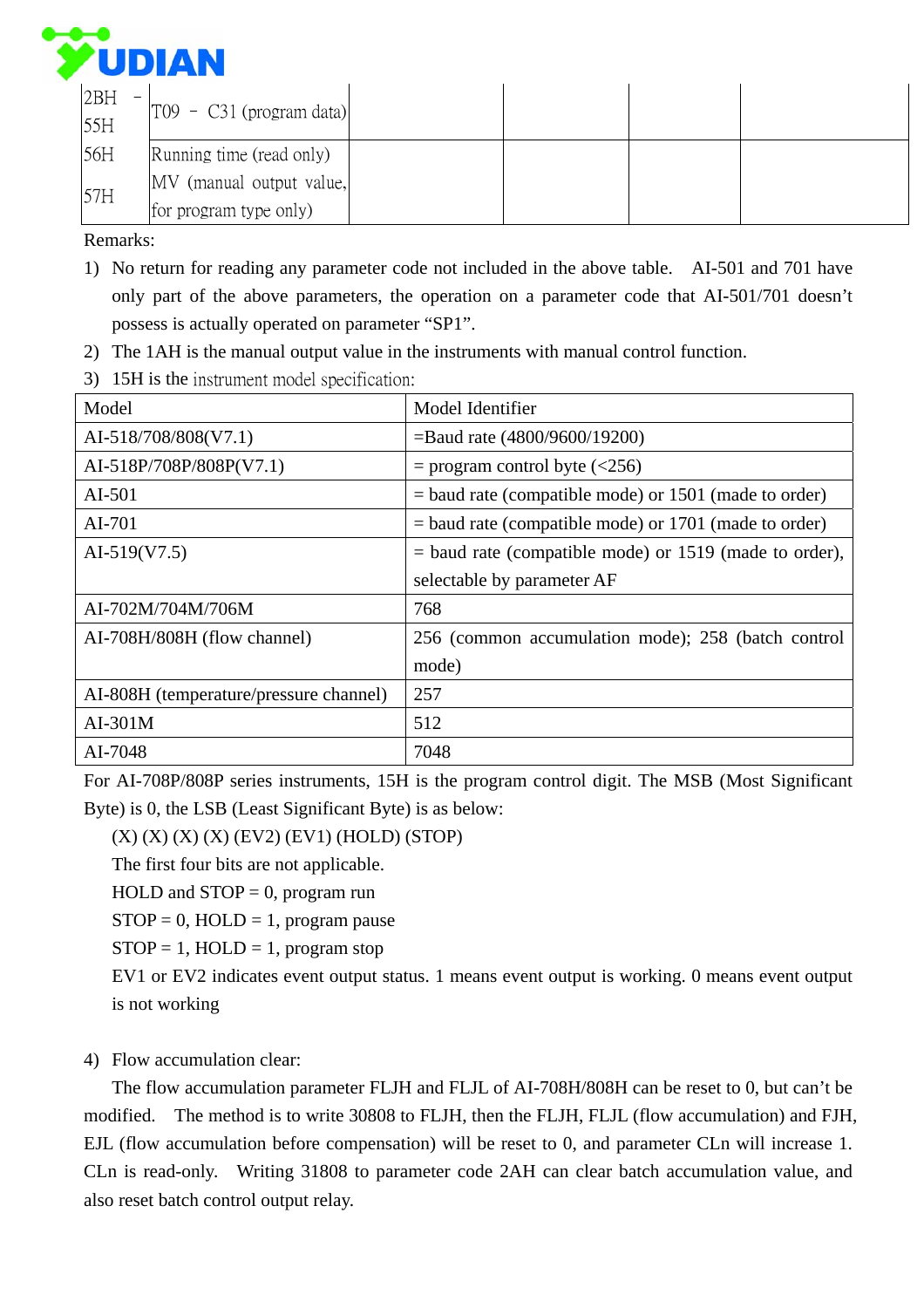

### **3. ECC (error correction code):**

ECC applies 16 bit summation code. It is a two byte integer with the low byte before the high byte.

**READ instruction ECC =** module of (parameter code\*100H + 52H + Addr)/10000H

**WRITE instrument ECC =** module of (parameter code\*100H + 43H + writing value + Addr) /

1000H

The range of Addr is  $0 \sim 80$ .

#### **4. Returned data:**

For both READ and WRITE instruction, the instrument will automatically return to the follow data:

```
Process value (PV) + Set value (SV) + output value MV + alarm status + READ/WRITE 
parameter value + ECC
```
The PV, SV and the parameter value are all two byte integers with low byte before high byte. MV takes one byte with range  $-110 \sim +110$ , and the alarm status takes also one byte. ECC takes 2 bytes. The total number of bytes is 10.

| Model       | Controllers     | Multi-channel                              | AI-708H/      | AI-808H                   | $AI-301M$     |
|-------------|-----------------|--------------------------------------------|---------------|---------------------------|---------------|
|             |                 | Indicators                                 | 808H<br>flow  | temperature/pressure      | frequency     |
|             |                 |                                            | channel       | channel                   | module        |
| PV          | Measurement     | <b>PV</b>                                  | PV of Instant | PV of temperature         | <b>PV</b>     |
|             | value PV        |                                            | flow          | with unit $0.1^{\circ}$ C |               |
| SV          | Setpoint SV     | Channel                                    | Low byte of   | PV of pressure with       | <b>SV</b>     |
|             |                 | number                                     | Accumulation  | unit 0.001MPa             |               |
|             |                 |                                            | flow or PV of |                           |               |
|             |                 |                                            | batch control |                           |               |
| MV          | value<br>Output | Status byte A                              | High byte of  | Flow<br>before            | Output value  |
|             | MV or status    |                                            | accumulation  | compesation<br><b>or</b>  | <b>MV</b>     |
|             | byte B          |                                            | flow or SV of | frequency with unit       |               |
| Status byte | Status byte A   | Status byte A                              | batch control | $0.1$ Hz                  | Status byte A |
| Parameter   |                 | The parameter value to be read or written. |               |                           |               |
| Value       |                 |                                            |               |                           |               |

The meaning of the returning data is as below:

# **ECC** of Returned data:  $= (PV + SV + (alarm status*256+MV) + parameter value + Addr)$ **module 1000H**

The status byte A indicates some status of the instrument. The details are as follow:

| Controllers/Single-channel   Multi-channel | Controllers/Single-channel |
|--------------------------------------------|----------------------------|
|                                            |                            |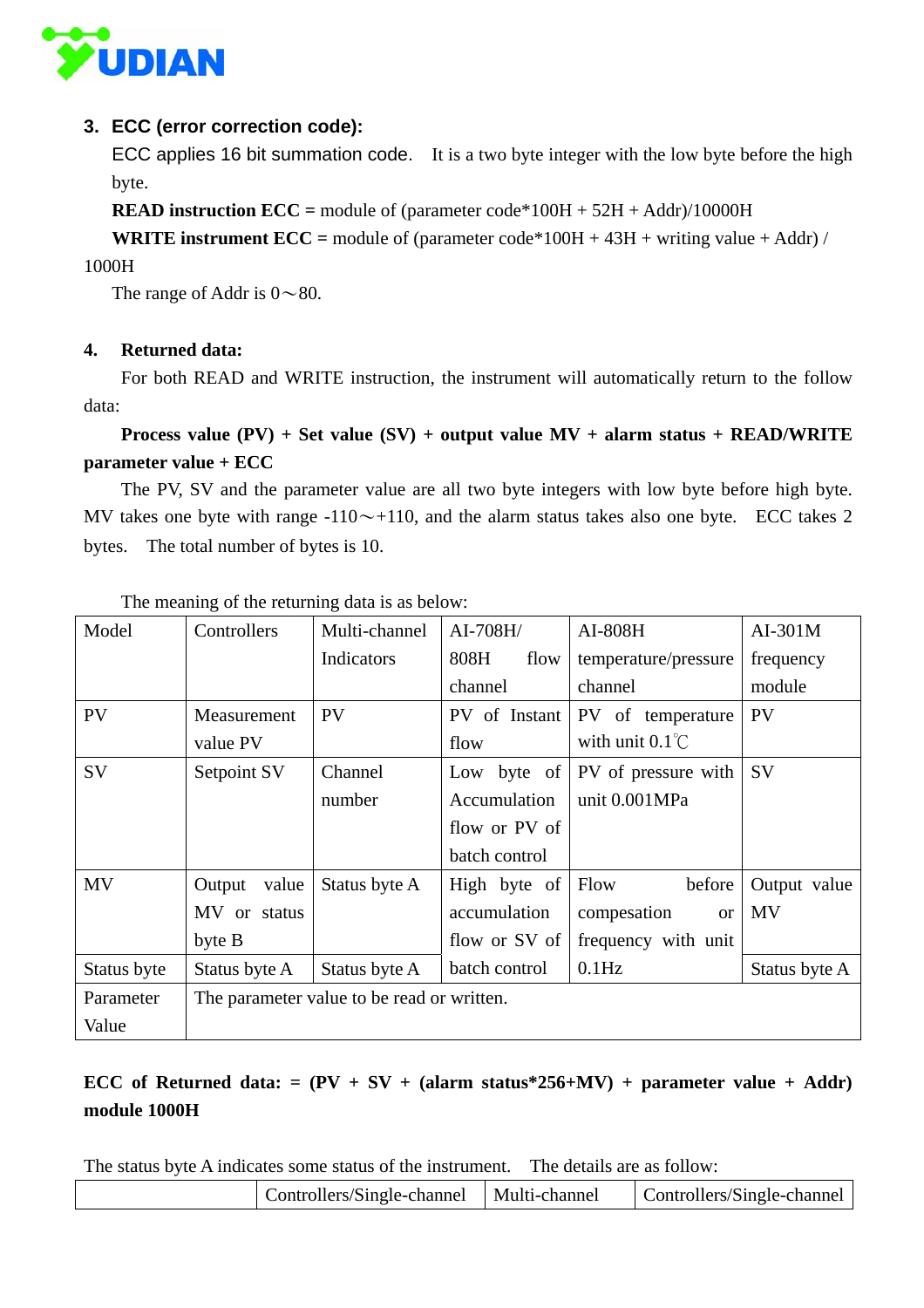

|       | indicators $(V7.0)$                         | indicators  | Indicators (V7.5)       |
|-------|---------------------------------------------|-------------|-------------------------|
| Bit 0 | HIAL (high limit alarm)                     | <b>HIAL</b> | <b>HIAL</b>             |
| Bit 1 | LoAL (Low limit alarm)                      | LoAL        | LoAL                    |
| Bit 2 | dHAL (Deviation high limit                  | $\theta$    | high<br>HdAL (Deviation |
|       | alarm)                                      |             | limit alarm)            |
| Bit 3 | dLAL (Deviation low limit $\vert 0 \rangle$ |             | LdAL (Deviation<br>low  |
|       | alarm)                                      |             | limit alarm)            |
| Bit 4 | orAL (input over<br>range                   | orAL        | orAL                    |
|       | alarm)                                      |             |                         |
| Bit 5 | $\mathbf{0}$<br>AL1<br>status,<br>means     | $\theta$    | Spare $(0)$             |
|       | activate                                    |             |                         |
| Bit 6 | AL2 status, 0 means action                  | $\theta$    | 0: MV output value      |
|       |                                             |             | 1: status byte B        |
| Bit 7 | Always set to 0                             |             |                         |

 The multiple-channel indicators have status byte B. For controllers and single-channel indicators with version 7.5 or above, if Bit 6 of status byte A is 0, MV byte means MV; if it is 1, MV byte means status byte B. The 0 to 6 bits of status byte B indicate the status of port OP1, OP2, AL1, AL2, AU1, AU2 and MIO. 0 means switch off or no output, and 1 means switch on or output. When OUTP or AUX works as control output, the corresponding bits is 0. By communication function, the host computer can input or output on-off signals via the above ports. The idle output port which is not set as alarm output port by parameter ALP, can be set as on-off signal input/output port. By parameter nonc (normal open/normal close) can output on-off signal. To input an on-off signal, nonc should be set to "no". That 1 is read means that external switch is open or signal is input.

### **Programming**

Every time the control computer sends an instruction to the instrument, the instrument will return one data. The instrument should reply the data within 0-150ms. Computer cannot send a new instruction before receiving the reply; otherwise, it will cause some error. If the instrument does not reply after the maximum response time, there is some problem, for example, invalid instruction, communication line malfunction, error communication address or the instrument is power off. Then the control computer should send the instruction again.

For example, in order to set setpoint (the according parameter code is 0) of the instrument with ADDR 1 to 100.0℃ (the integer value is 1000), the program designed by VB is as below:

1. Initialize the communication port, includes set the baud rate equal to the instrument and set 8 data bit, 2stop bit, no parity bit. Note that some model of RS485 communication port or RS-232/RS-485 communication converter have some request for RTS or DTR control wire. The computer should program for those control wire.